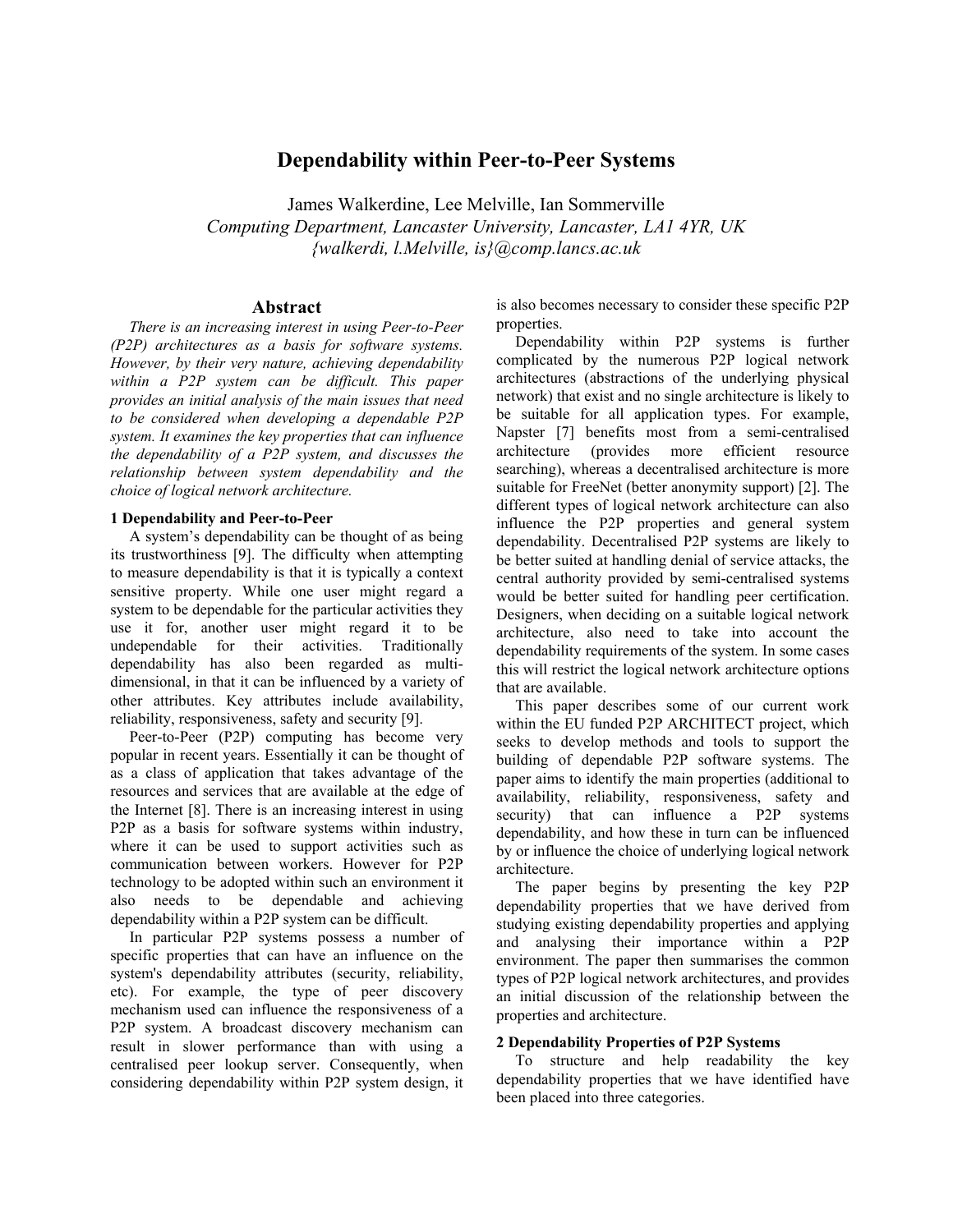*External properties* – properties that can be only viewed externally (for example, by the user).

*Internal properties* – properties that can be viewed from within the system (for example, by a system component).

*Hybrid properties* - properties that can be viewed both internally and externally.

A brief summary of the properties is provided here. A more detailed description is provided in [6].

## **2.1 External properties**

*Scalability* - Scalability is the ability of a system to operate without a noticeable drop in performance despite increases or decreases in its overall operational size. Peer-to-peer systems, by their very nature, are designed to be distributed over many peers. Accordingly, catering for scalability should play a fundamental role when designing for a dependable peerto-peer system, and can have influences on dependability attributes such as reliability, availability and responsiveness.

*Survivability* - Survivability is the capability of a system to fulfil its mission in a timely manner in the presence of attacks, failures, or accidents [1]. Survivability in P2P systems raises some interesting issues, as in some cases the inherent redundancy can help attain survivability, whilst the lack of a central control can hinder it. Furthermore a system's survivability can also have an influence on its dependability attributes such as reliability and availability.

*Maintainability* - Maintainability represents the ease in which the system can be changed after it has been delivered and is in use [9]. A major issue with P2P maintenance is updating peer software. It cannot be assumed that all peers will be updated and this can be particularly important for critical issues (for example security patches). Given the range of issues that maintainability can affect and given the distributed nature of P2P, it should be viewed as being a critical property when designing a dependable P2P system.

*Manageability* - Manageability reflects the ease in which the system as a whole can be managed (which can be important in business environments). Although not an obvious dependability property, a system's manageability can influence other issues such as security and maintainability. Its importance is also further raised given that it is often harder to control all aspects of a P2P system.

*Repairability* - A system is regarded as being repairable if it allows defect correction with minimal effort. A repairable system needs to be able to detect the faults and then perform corrective maintenance. As P2P systems are distributed in nature the main difficultly is how to identify and repair defects that can occur throughout the network. This is especially the case for decentralised systems and so can make repairability an important property for when designing dependable P2P systems.

*Trust* - Trust can depend on a range of properties. For example, it can be influenced by the perceived dependability of the system, its security measures, or the behaviour of other users. Actually defining and measuring trust is a difficult task due to its subjective nature. As a result in terms of dependability it is a complex property to consider. However there is a link between trust and dependability, and within distributed systems trust (of users and machines) can be a crucial issue.

### **2.2 Internal properties**

*Network evolution* - Studies of existing P2P systems have shown that the logical network architecture used can evolve over time [5]. Although P2P systems set out to give all their peers equal status, in reality this is very difficult to achieve due to the different resources available to each peer. Because P2P systems are likely to evolve during use, a dependable system would need to be able to cater for this eventuality. The evolution of the system could have implications for dependability attributes such as security and maintainability.

*Legacy versions* - It is likely that as new versions of the P2P software are released, not all peers within the network will upgrade. Consequently you can have the scenario where multiple versions of the software are run across the network. A P2P system needs to be able to still operate despite the different versions of the software that might be running on the peers. For designing a P2P system that is upgradeable whilst also maintaining system dependability, legacy is going to be an issue that needs to be tackled.

*Fault Tolerance* - Fault tolerance is the ability for a system to continue giving a correct service following the manifestation of a fault either through errors in the system design, implementation or introduced following an attack [9]. Fault tolerance is a particularly important issue within P2P given its distributed nature. Designers would need to decided how faults will be recognised and dealt with in a distributed manner. Clearly the ability of a system to resist and tackle faults will have an influence on its perceived dependability.

*Connection bandwidth* - How peers are connected together in a P2P network can vary considerably, from a user connecting via a modem, to a machine connected via a T3 connection. Consequently the amount of network bandwidth available to a single peer can vary considerably. Ideally a dependable P2P system should be able to operate no matter the connection bandwidth, and should be designed in such away to avoid hindering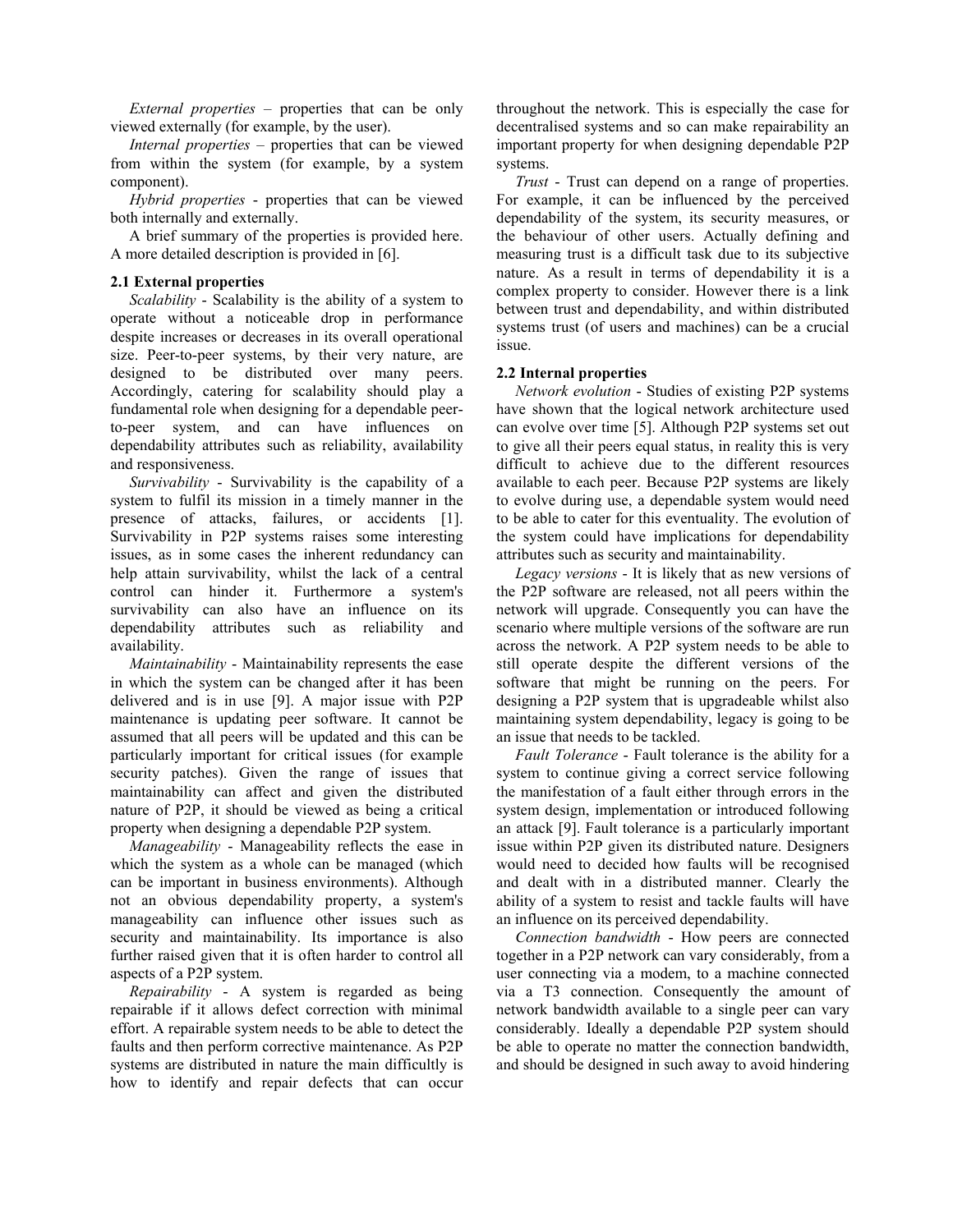system attributes such as reliability, availability and responsiveness.

*Intermittent peer connectivity* - Due to the very nature of peer-to-peer, it cannot be assumed that peers within such a network are connected at all times. When designing a peer-to-peer system, it is important to cater for a peer's intermittent connectivity and not assume that a peer will always be connected. Likewise it is important to make sure that intermittent connectivity will not affect other system dependability attributes (for example, reliability, availability and responsiveness).

*Peer Discovery* - P2P systems need the ability to discover other peers that reside on the network. Typically this is either achieved by using a central lookup service, or by propagating discovery messages around the network. The centralised approach tends to be more efficient but less fault tolerant, and the propagation approach is prone to poor responsiveness. Consequently, the dependability of P2P system is going to be influenced to an extent by the method of peer discovery that is used.

*Peer addressing* - Due to the rapid uptake of the Internet it is no longer feasible to guarantee every host with a fixed IP address. Dynamic IP's are seen as a possible solution; however within P2P systems their use can result in peers becoming difficult to reach due to their high dynamic IP address turnaround. P2P's dynamic nature, and the lack of permanent IP's presents a challenge that designers need to take into account. Failure to properly tackle peer addressing can have an influence on a number of dependability attributes (for example, reliability, availability and responsiveness).

*Load balancing* - Load balancing is where the load that is placed on components within a system is balanced to ensure that a component is not overworked or, alternatively, underused. Within P2P systems load balancing can be important when deciding how much of a peers' resources to draw upon. The lack of load balancing can have significant effect on the systems dependability. For example, attributes such as availability and responsiveness can all be affected due to load imbalance resulting in certain peers being hard to reach or simply failing due to overload.

### **2.3 Hybrid Properties**

*Responsibility, accountability and reputation* - A key challenge within P2P systems is enforcing rules of social responsibility. To minimise breakdowns in this (for example, spreading Spam) systems need to provide means to track occurrences to the originator and also provide mechanisms to make users accountable for their actions. Responsibility and accountability are also linked to trust, and can be applied from the hardware level through to the user. Although difficult to quantify they are, nevertheless, properties that can influence the users perception of the dependability of a system.

*Data integrity* - It is important for the data that is stored and manipulated by a system to maintain its integrity. P2P systems provide both advantages and disadvantages for maintaining data integrity. On the one hand their decentralised nature increases the chances of data becoming corrupted or invalid as it passed around, on the other hand it also provides redundancy. Given the importance of data integrity within a distributed system, it is a property that must be considered when designing a dependable system.

*Adaptability* - Adaptability is a systems ability to adapt to a dynamically changing environment. P2P networks are very unpredictable in nature; a P2P system needs to be able to adapt when changes occur to ensure its continued operation. Given the very dynamic nature of most P2P systems, a dependable P2P system should be able to easily adapt to change in order to ensure that attributes such as reliability and responsiveness are not compromised.

# **3 Dependability Properties and Logical Network Architectures**

Although the above properties are all issues that designers should consider when developing a dependable P2P system, they in turn are also influenced by the type of logical network architecture that is used as the basis for that system. For example, a semicentralised styled logical network architecture will be better suited for use in a safety critical system due to the fact that a central peer is able to monitor the whole system. Consequently in order to meet the dependability requirements for a system, designers will also need to consider which logical network architecture can best assist them in achieving this task.

# **3.1 Overview of P2P Logical Network Architectures**

Peer-to-peer systems are built up around a collection of nodes that are networked together in some fashion. These nodes are typically personal computers but there are no reasons why they cannot be anything with a 'digital heartbeat', be it PDA's, sensors, consumer electronics, network routers or storage systems. Communication that passes between these nodes can, for example, involve the transference of data or the relaying of commands from a server node to a client node.

Logical network architectures (or overlay) represent an abstraction of the physical network architecture (the physical network connections), and consider just the nodes and connections between them.

From examining existing peer-to-peer systems it is apparent that two core types of logical network architecture exist. *Pure P2P* or *Decentralised*, where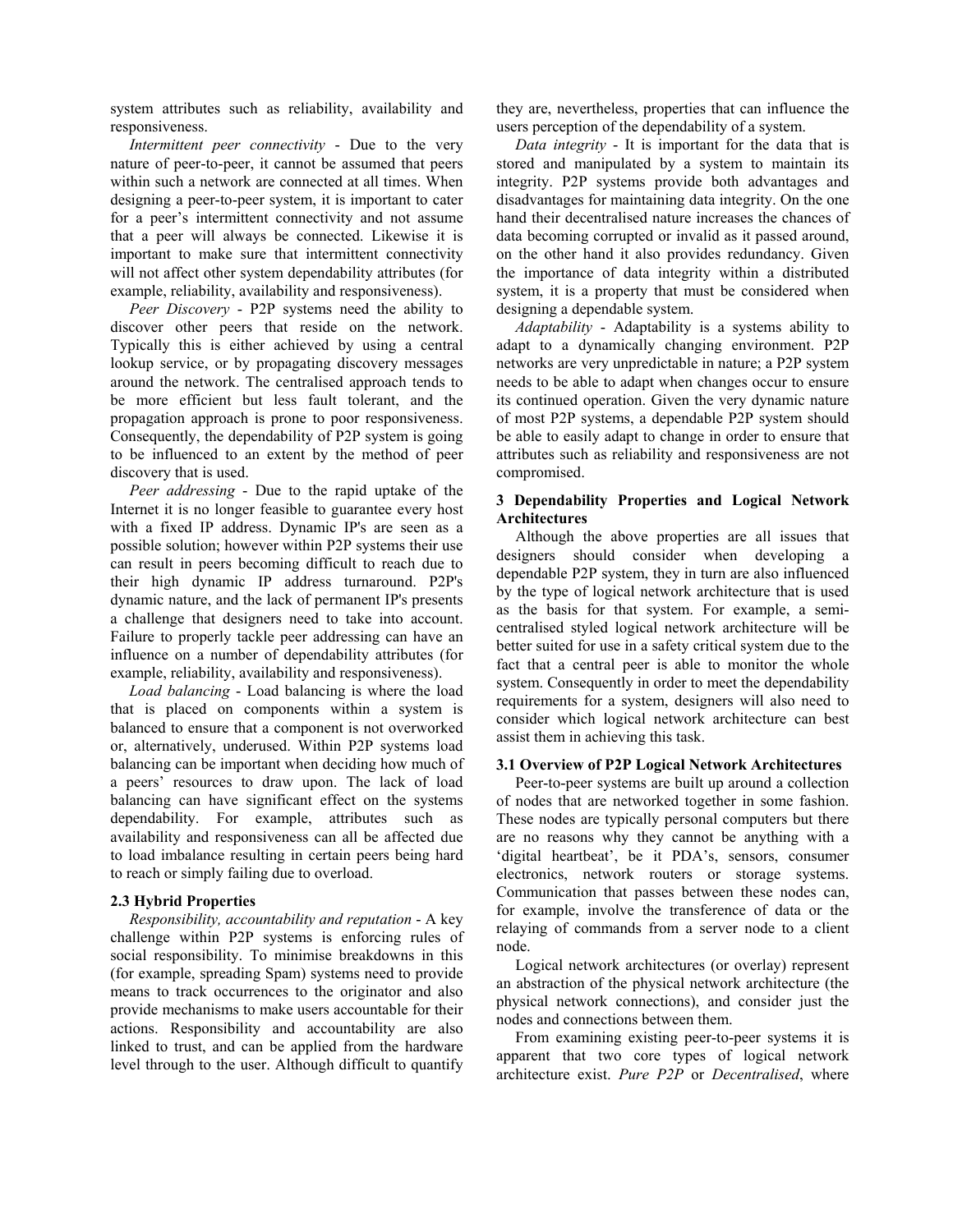each node within the network is regarded as an equal and no control nodes exists, and *Hybrid* or *Semicentralised*, where there exists at least one control node that performs an authoritative role within the network. Within this paper we use the terms decentralised and semi-centralised for the two architecture types.



**Figure 1 - P2P Logical Network Architectures** 

Figure 1 illustrates seven of the more commonly used peer-to-peer logical network architectures. These have been described in detail in our previous work [6], but a summary is provided here.

*Direct communication architectures (a)* represent those in which all peers can communicate directly with each other and hence are also directly aware of each other. The main disadvantage of this architecture is its lack of scalability as it becomes unfeasible for each peer to 'know' every other peer. *Structured Indirect communication architectures (b)* differ in that it is not necessarily the case that all peers can communicate directly with one another. Instead, peers that are not linked can communicate via other nodes. These types of architectures are also structured so that they conform to a type of network topology (for example, hierarchical, ring, and star). *Unstructured Indirect Communication architectures (c)* are essentially the same as their structured counterparts with the difference being their more freeform nature. Peers can be connected and removed from any part of the network, resulting in a varied density of peers throughout.

*Single Centralised Index Server architectures (d)* possess a single peer that can act as a lookup for all other peers within the system. Peers communicate directly with each other, but with the aid of this central index peer. Although having an index peer does provide certain benefits, it also becomes a single point of failure. The two computational architectures are similar except that the server peer instead co-ordinates the computation that is carried out within the system. With *Computational without Autonomy architectures (e)*, the remaining peers of the network do not possess their own autonomy and are essentially controlled by the server peer. With *Computational with Autonomy architectures (f)*, the remaining peers maintain a degree of autonomy (allowing them, for example to communicate with each other). Finally, *Multiple Server Node architectures (g*)

represent the possibility of architectures that possess more than one server peer. This can provide advantages such as increasing a P2P systems reliability by removing a potential single point of failure, or improving Quality-of-Service should a single server become overused.

### **3.2 The influence the architecture can have on a system's dependability**

To illustrate the relationship between the dependability properties and the logical network architectures, we provide a brief analysis involving two of the above-discussed architectures. Due to the subjective nature of a system's perceived dependability and because it will also be significantly influenced by the actual application or framework that is being used, only a theoretical analysis is provided at this time. A more detailed analysis that considers all the architectures is provided in [6].

#### *3.2.1 Using an Unstructured Indirect Communication architecture*

The main characteristics of this type of architecture are the lack of server nodes and its free form nature. This means that the individual peers that make up the systems need to be independent and self-contained (possess the functionality to operate independently). In terms of providing a basis for a dependable system, this provides both advantages and disadvantages.

The lack of server peers removes the problem of the system possessing single points of failure. Should a peer fail, the system should still continue to operate without too significant a performance loss. Such a system is more resilient to attacks and faults, thus potentially making it better for tackling aspects of dependability such as *survivability* and *fault tolerance* as well as broader reliability, availability and security issues.

However, the lack of central points of control or focus makes it difficult to monitor or control the system as whole. This makes it less suitable for safety critical systems where system monitoring is critical, as well for supporting *management* and *maintenance*. Furthermore, although this architecture may help a system survive a fault or attack, because there is no central control when such a fault/attack occurs there is nothing to monitor and co-ordinate the recovery of the system.

The freeform nature of this architecture type means that it can easily *adapt* to changes within the network. If a routing peer is disconnected it should be possible to route a message via another set of peers. Likewise the architecture allows for *network evolution* so that issues such as overload on peers, or inefficient use of connection bandwidth can be addressed. Gnutella [3], which uses such an architecture structure, is an example of where network evolution has been seen to occur.